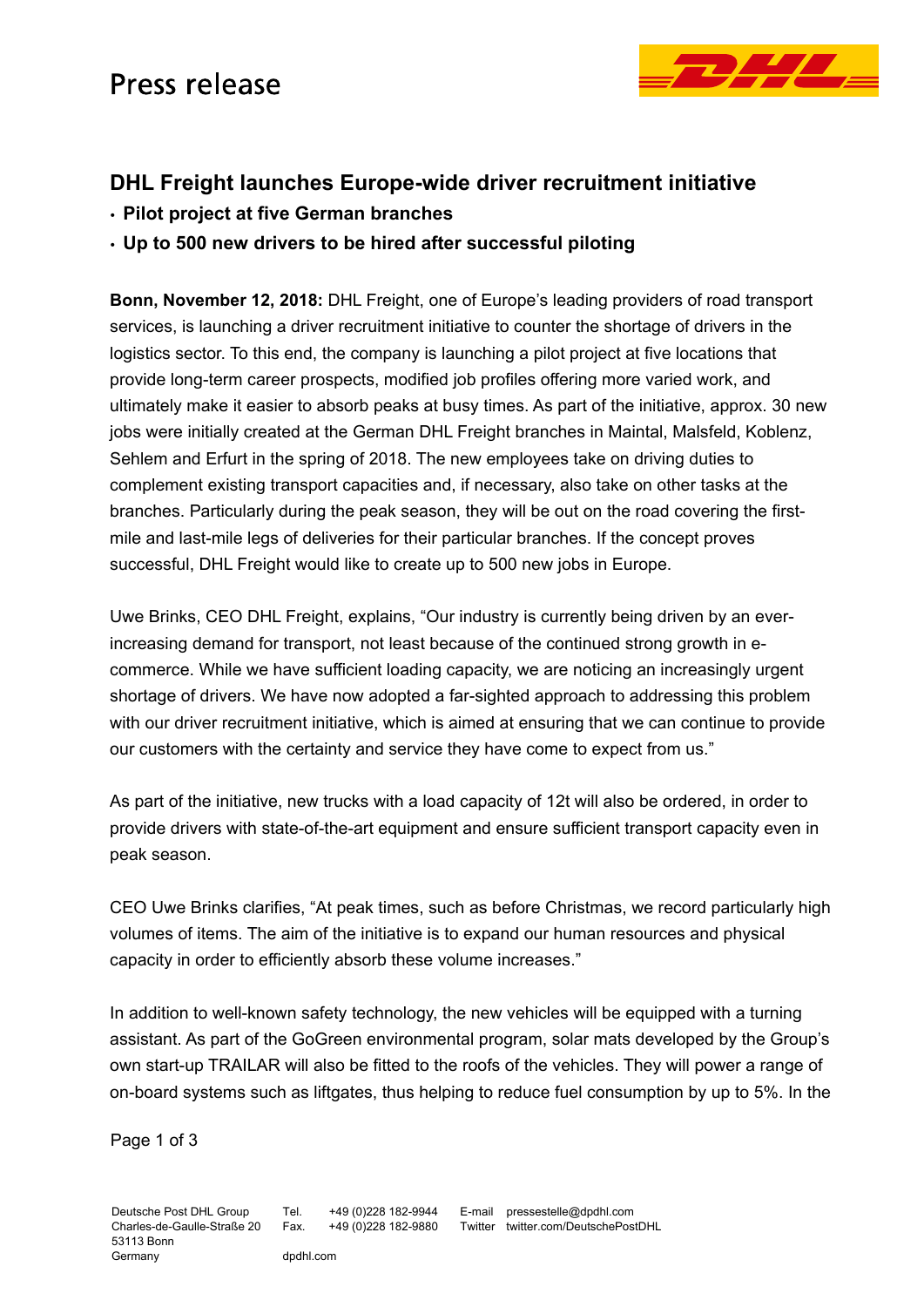## Press release



medium term, Deutsche Post DHL Group aims to improve  $CO<sub>2</sub>$  efficiency by 50% by 2025, as compared to 2007. The aim is to reduce emissions of local air pollutants by making 70% of deliveries using clean delivery and pick-up concepts.

The initiative provides for a rotating deployment, whereby the new employees will not be continuously deployed as drivers. During peak periods, they will absorb capacity bottlenecks on the roads. During quieter periods, they will be employed in the transhipment warehouse. New drivers will be remunerated on the basis of current collective agreements.

**- End -** 

You can find the press release for download as well as further information on dpdhl.com/pressreleases

**Media Contact:**  Deutsche Post DHL Group Media Relations David Stöppler Tel.: +49 (0)228 182-9944 E-mail: pressestelle@dpdhl.com

On the internet: dpdhl.de/press Follow us at: twitter.com/DeutschePostDHL

**DHL** - The logistics company for the world

**DHL** is the leading global brand in the logistics industry. Our DHL family of divisions offer an unrivalled portfolio of logistics services ranging from national and international parcel delivery, ecommerce shipping and fulfillment solutions, international express, road, air and ocean transport to industrial supply chain management. With about 360,000 employees in more than 220 countries and territories worldwide, DHL connects people and businesses securely and reliably, enabling global trade flows. With specialized solutions for growth markets and industries including technology, life sciences and healthcare, energy, automotive and retail, a proven commitment to corporate responsibility and an unrivalled presence in developing markets, DHL is decisively positioned as "The logistics company for the world".